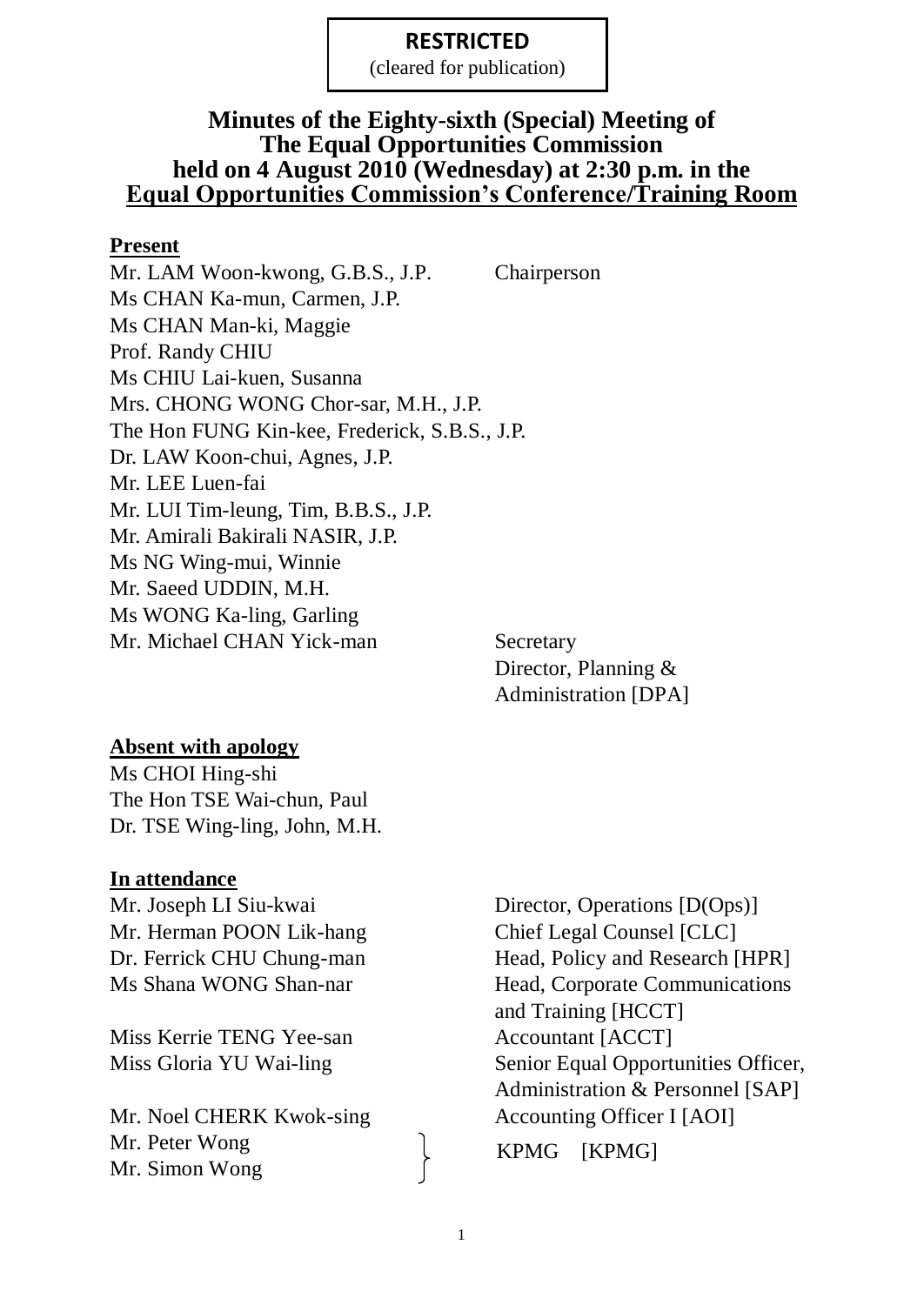(cleared for publication)

### **I. Introduction**

1. The Chairperson (C/EOC) welcomed all Commission Members (Members) and representatives of EOC's external auditors KPMG, Certified Public Accountants (KPMG), Messrs. Peter WONG and Simon WONG to the 86<sup>nd</sup> (Special) Meeting.

2. Apologies for absence had been received from Ms CHOI Hing-shi, The Hon TSE Wai-chun, Paul and Dr TSE Wing-ling, John due to out of town business/local business engagements.

3. C/EOC said that the purpose of this Special Meeting was to seek Members' endorsement on the audited accounts for the year ended 31 March 2010 so as to facilitate the EOC to submit its Annual Report to the Government aimed for October or sooner this year and to publish the same to the public earlier. Representatives from KPMG, Messrs. Peter WONG and Simon WONG were also invited to this Meeting to present information concerning the audited accounts and to answer Members' questions.

# **II. Approval of the Audited Accounts for the Year Ended 31 March 2010** (EOC Paper No. 22/2010; Agenda Item No. 1)

4. C/EOC invited ACCT to brief Members the salient points in the audited accounts for the year ended 31 March 2010 as detailed in EOC Paper No. 22/2010.

5. ACCT briefed Members that KPMG had audited the accounts of the EOC for the year ended 31 March 2010 and prepared two sets of audited accounts for EOC's approval, namely the Annual Financial Report and the Financial Statements. The Annual Financial Report was prepared in compliance with the Guidelines on the Management and Control of Government Funding for Subvented Organisations issued by the Government and in accordance with the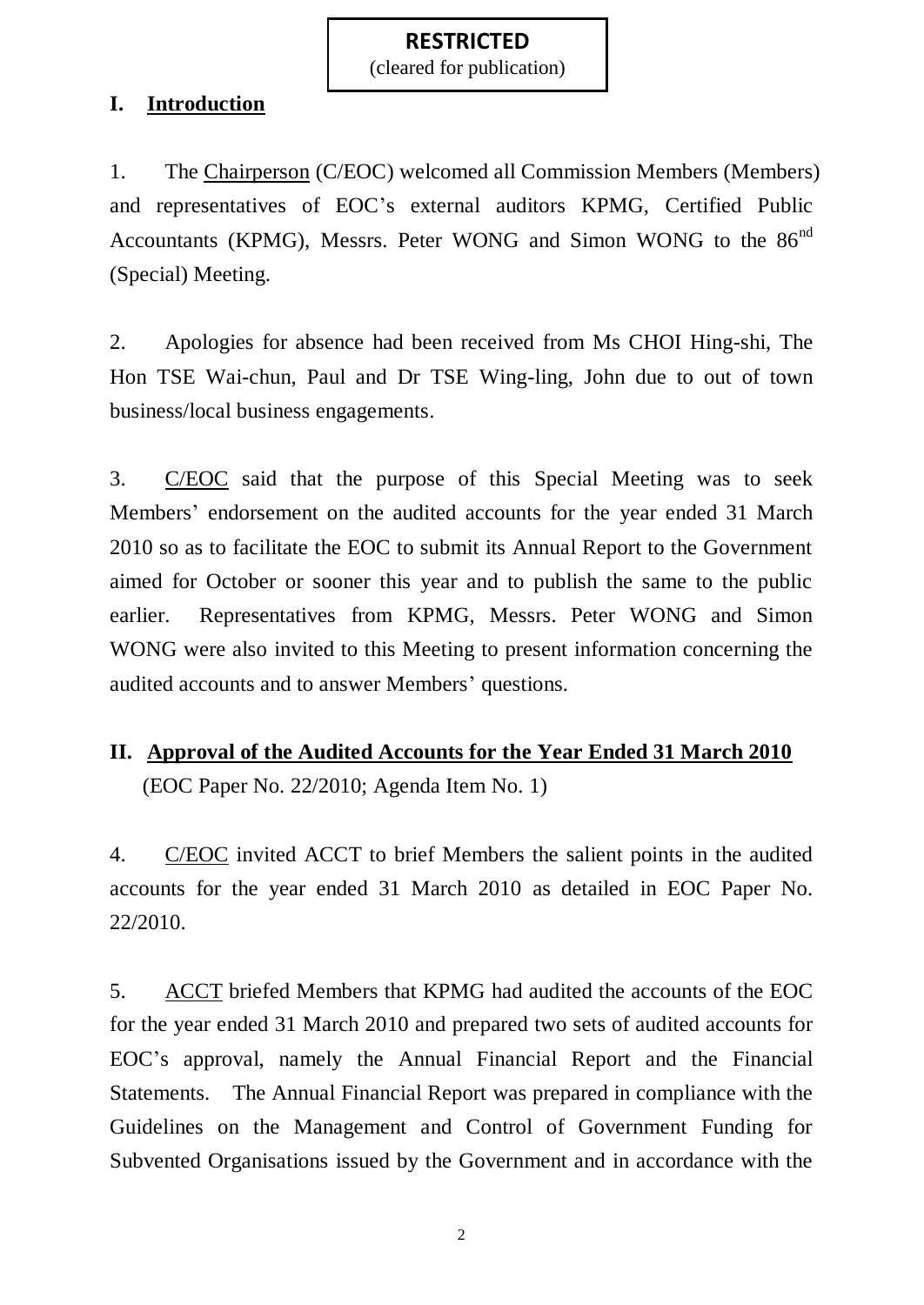(cleared for publication)

accounting policies adopted by the Commission. It showed the detailed breakdown of income and expenditures for the EOC's housekeeping bureau, the Constitutional and Mainland Affairs Bureau (CMAB)'s information (yellow copy at Annex A to EOC Paper No. 22/2010). The Financial Statements was prepared in accordance with the Hong Kong Financial Reporting Standards for incorporation into EOC's annual report (green copy at Annex B to EOC Paper No. 22/2010).

*(Mr. AB NASIR and Ms Susanna CHIU joined the Meeting at this juncture respectively.)*

6. ACCT continued to explain that KPMG had expressed its opinion that the Annual Financial Report had been properly prepared, in all material respects, in accordance with the accounting policies adopted by the Commission for the year ended 31 March 2010. It showed a surplus of \$4.68M for the year. In the Financial Statements (Annex B), KPMG's opinion was that it gave a true and fair view of the state of affairs of the Commission as at 31 March 2010 and of its surplus and cash flows for the year then ended in accordance with Hong Kong Financial Reporting Standards. It showed a surplus of \$0.01M for the year.

7. ACCT said that a discussion was held with the CMAB on whether the Annual Financial Report was still required and the reply was affirmative. Nevertheless, the CMAB advised that it could be signed by the EOC's Chairperson and the Accountant. The Convenor of the Administration and Finance Committee (A&FC) was consulted and she opined that the Annual Financial Report was an internal document for CMAB's information and it was sufficient that it be signed by the Chairperson and the Accountant without the need of the signature of the Convenor of the A&FC while the Financial Statements for the public would continue to be signed by the Chairperson, the Convenor of the A&FC and the Accountant. ACCT went on to explain other salient points on the major differences between the two sets of audited accounts.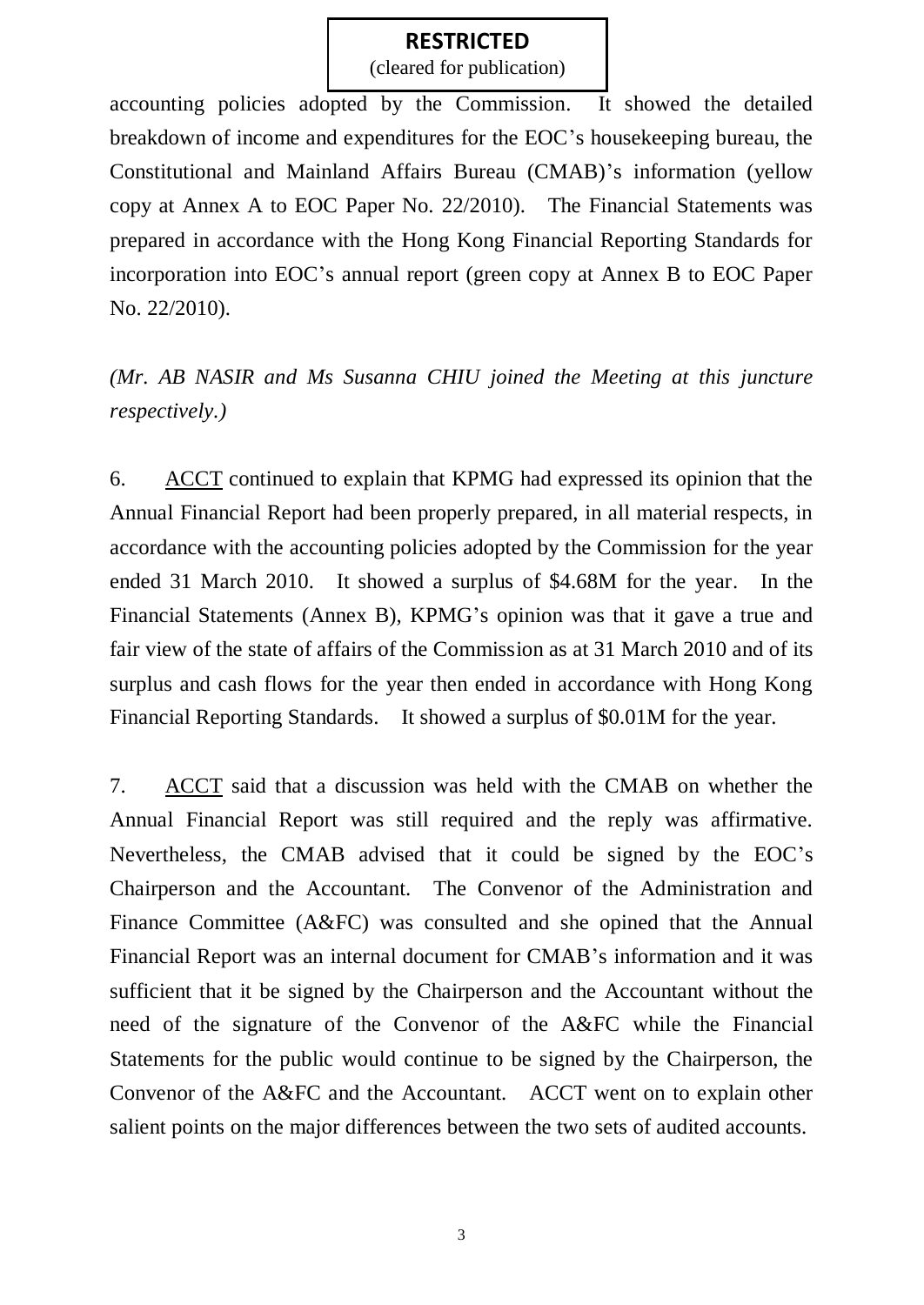(cleared for publication)

8. After the briefing by ACCT, C/EOC said that although there were two sets of audited accounts prepared in accordance with their respective reporting requirements, the actual figure on the EOC's daily spending for the financial year ended 31 March 2010 was the same and that all spending had followed the guidelines issued by the Government for Subvented Organisations under the main principle of "reasonable and economizing". He invited Members to give their views and pose questions on the audited accounts.

*(Ms Maggie CHAN and Ms Winnie NG joined the Meeting respectively at this juncture.)*

9. Members raised questions/expressed views on the audited accounts. Relevant information and explanations were given during the meeting by respective EOC staff. A summary of the major questions raised, views expressed and responses provided were placed under the Appendix.

10. Members noted from KPMG that the EOC staff had been very cooperative in the auditing process and they had not encountered any difficulty in the field work. KPMG had issued an unqualified opinion on the audited accounts and there was no need to issue any management letter. For continuous improvement, Mr. Peter WONG said that two suggestions had been made to the EOC office during the auditing process. One of them was related to an incident where a cheque issued to a vendor had been withheld by a Unit/Division without notifying the Accounts Section. It had affected the recognition of cash payment in the EOC's accounts. Improvement in communication was therefore suggested between the Accounts Section and Unit/Division in the future. The other suggestion was related to the monitor/control of information with regard to personal data. As the public's concern on data privacy issues had been increasing, Mr. WONG had suggested the EOC office to be mindful of the protection of confidential information stored, for example, in notebook computers or USB drives in order to uphold data privacy. Additionally, Mr. WONG highlighted to Members an amount of

4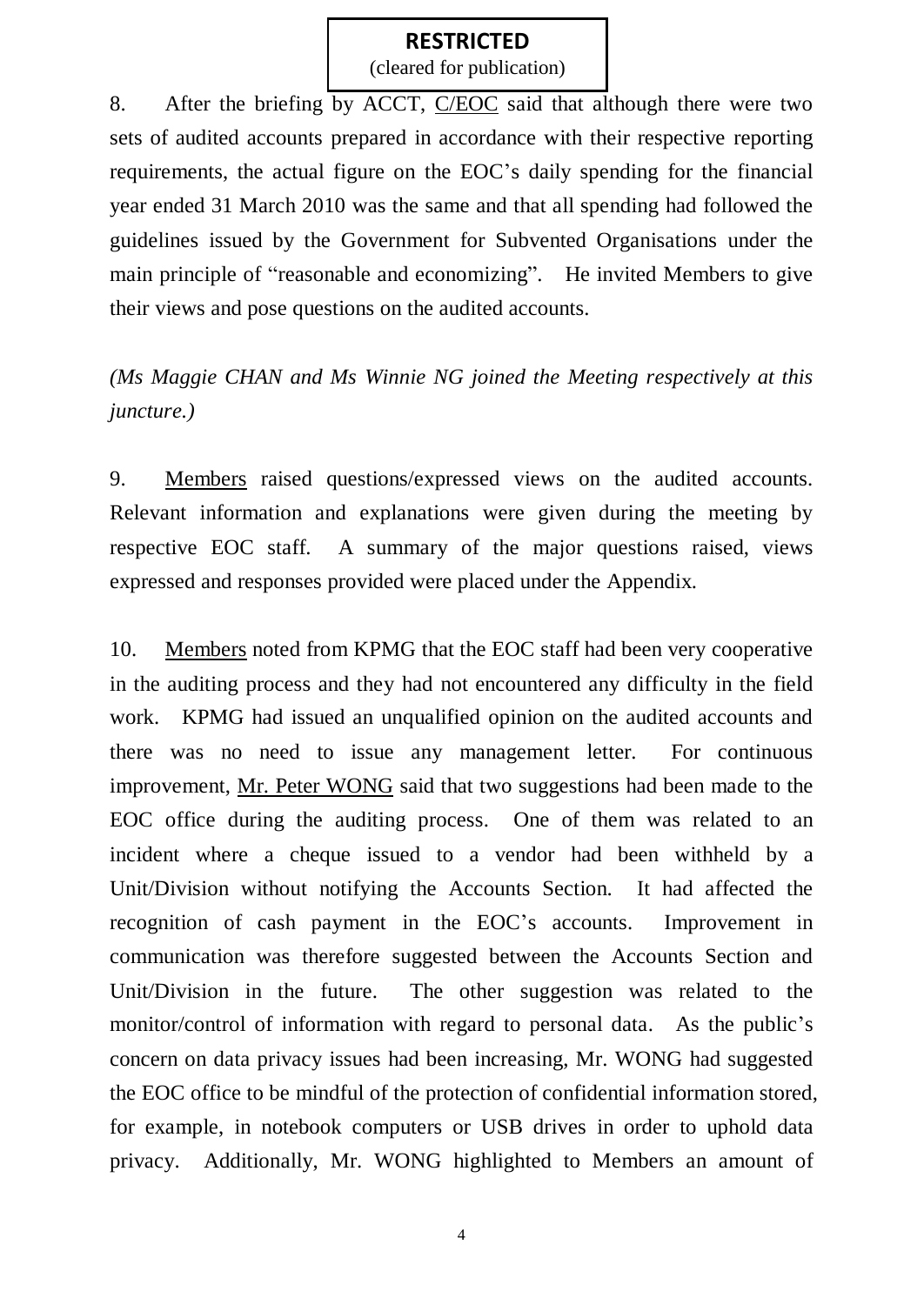(cleared for publication)

\$0.76M under "Other Receivables, Deposits and Prepayments" vide page 4 and page 5 for Annex A and Annex B respectively from an EOC defended case. He advised that although at present the Chief Legal Counsel was confident that this amount could be received, the EOC needed to monitor closely its recoverability.

11. Members raised no further questions on the audited accounts. The Hon Frederick FUNG proposed and Mr. AB NASIR seconded the approval of the EOC's Audited Accounts for the Year Ended 31 March 2010. The two sets of EOC's Audited Accounts for the Year Ended 31 March 2010 were approved by the EOC Board.

12. C/EOC thanked Messrs. Peter WONG and Simon WONG for their attendance.

*(Messrs. Peter WONG and Simon WONG left the meeting at this juncture.)*

## **III. Any Other Business**

## **Expenses on Staff Training**

13. In response to a question from Ms Susanna CHIU on the small staff training expenses incurred in both financial years 2008/09 and 2009/10, DPA said that in the past, expenses on overseas duty visits and training had constituted a majority portion of the expenses on staff training. As there were limited overseas duty visits and training in the past two years, there was a significant decrease in the overall spending on training. Expenditures on local training were about the same in recent years. As a comprehensive review on the Commission's staff core competencies and training needs analysis initiated by the Administration and Finance Committee was now underway, to map out a more structured and systematic training plan for Commission staff, it was expected that more resources on staff training and development would be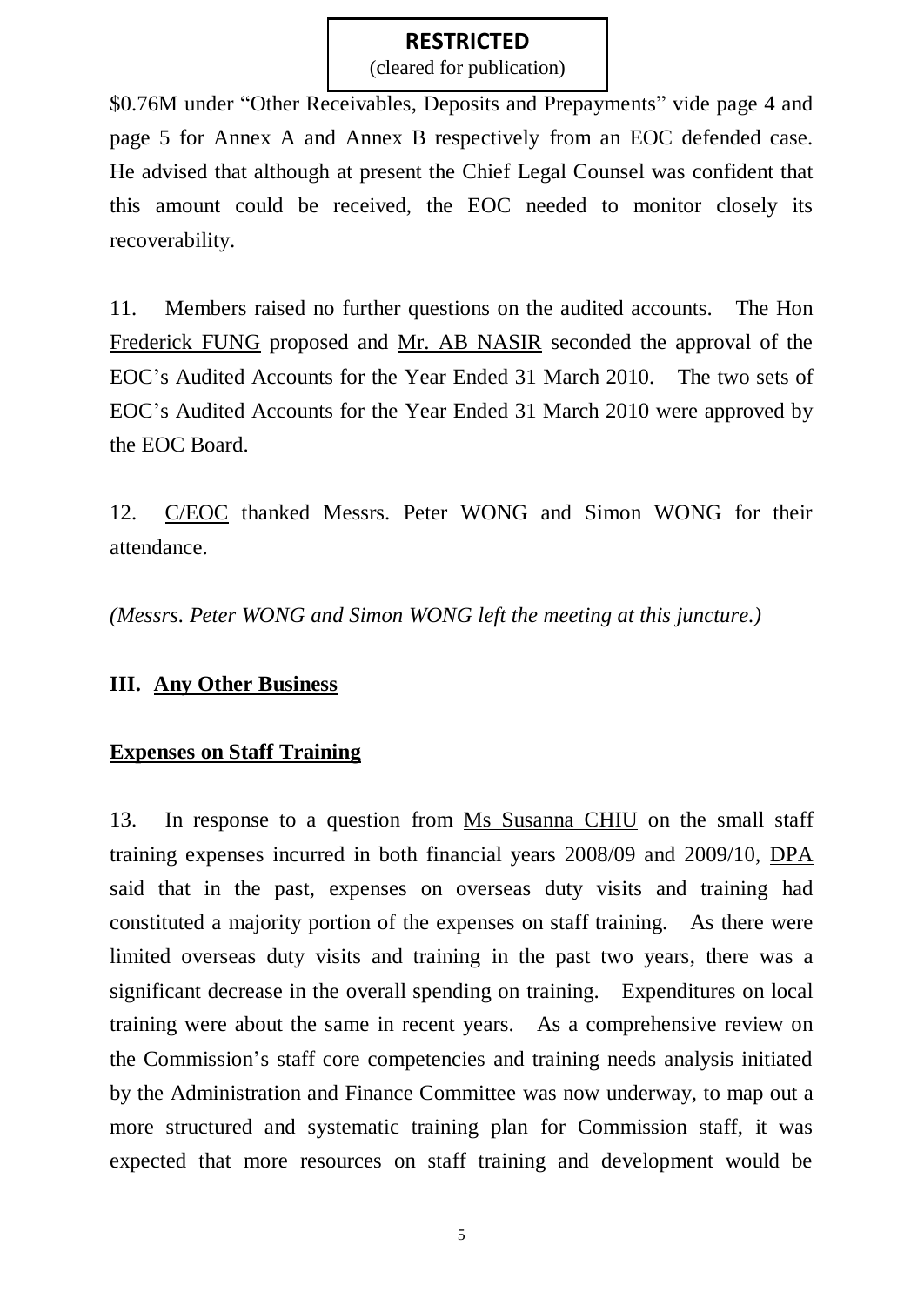(cleared for publication)

incurred on a recurrent basis in future.

*(Ms Carmen CHAN left the Meeting as this juncture.)*

### **Strategically Use of Available Fund and EOC's Reserve**

14. The Hon Frederick FUNG and Dr Agnes LAW opined that the EOC should not aim at maintaining a reserve level at 25% of the recurrent subvention; instead, it should consider using more of its available funds strategically on projects that would enhance EOC's work in mainstreaming equal opportunities.

### *(Dr. Agnes LAW left the Meeting at this juncture.)*

15. C/EOC shared Members' concern. He noted, however, that expenditure on certain items such as legal assistance might be difficult to predict in the short term. Early settlements could, for example, lead to unexpected surplus. In the medium term, a reasonable level of reserve had to be maintained as a matter of financial prudence since a few major expenditure items including increase in office rent and salary increments for staff had to be funded from the reserve. He undertook to monitor the budget closely so as to ensure that worthwhile additional projects/activities could be implemented should there continue to be surplus funds.

16. There being no other business. The meeting was adjourned at 4:10pm.

# **IV. Date of Next Meeting**

17. The next EOC Meeting was a regular meeting scheduled for 16 September 2010 (Thursday) at 2:30 p.m.

*Equal Opportunities Commission August 2010*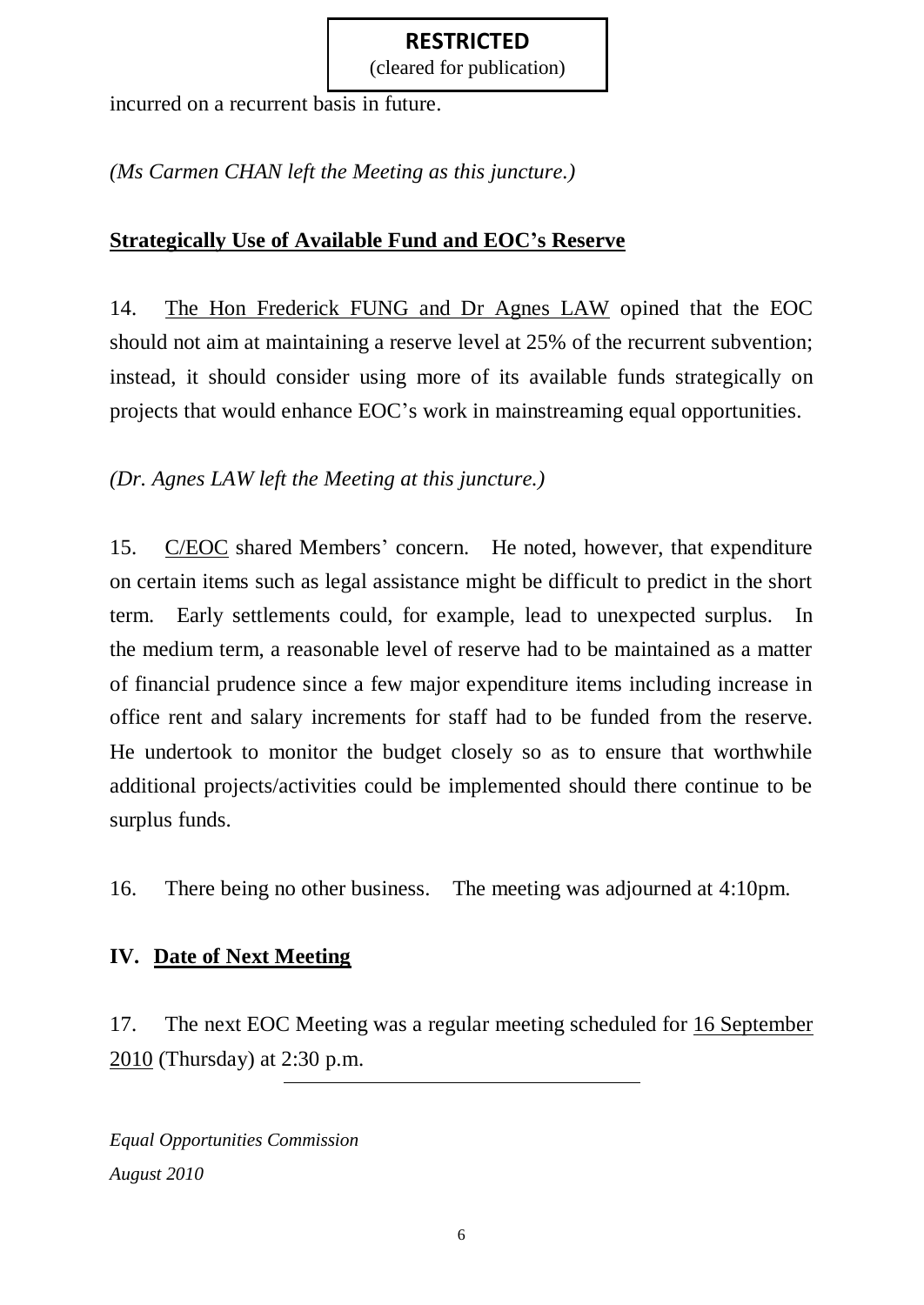(cleared for publication)

**Appendix to Minutes of 86th (Special) EOC Meeting held on 4 August 2010**

#### **Summary of Major Questions and Answers made at the Special EOC Meeting on 4.8.2010 (Re : EOC's Audited Accounts for the Year Ended 31 March 2010, EOC Paper No. 22/2010)**

At the above EOC Meeting, Mr. Peter Wong (Principal) and Mr. Simon Wong (Senior Manager) from EOC's auditors, KPMG attended to answer questions on the audited accounts (Yellow and Green Papers) raised by Members present. EOC Members were informed that KPMG gave an unqualified opinion on both the Yellow Paper (which was properly prepared in accordance with the EOC's accounting policies) and the Green Paper (which shows a true and fair view and was prepared in accordance with Hong Kong Financial Reporting Standards). After the Accountant briefed Members on the major items, Members raised questions on the audited accounts and the following table summarized the major questions and answers made at the meeting.

#### Abbreviations

: Yellow Paper : Annual Financial Report for the year ended 31 March 2010 *(EOC Paper No. 22/2010, Annex A, in yellow colour)*

Green Paper :

Financial Statements for the year ended 31 March 2010 *(EOC Paper No. 22/2010, Annex B, in green colour)*

|                | Page No.        |                |                                                                                                                                          |                                                                                                                                                                                                                                                                                                                                                                |
|----------------|-----------------|----------------|------------------------------------------------------------------------------------------------------------------------------------------|----------------------------------------------------------------------------------------------------------------------------------------------------------------------------------------------------------------------------------------------------------------------------------------------------------------------------------------------------------------|
| Item           | Yellow<br>Paper | Green<br>Paper | Major Question raised by<br><b>EOC</b> Members                                                                                           | Answer provided by<br>KPMG representatives / EOC Office                                                                                                                                                                                                                                                                                                        |
| $\mathcal{I}$  | 6               | 3              | What exactly was the financial<br>position in 2008/09 : Surplus<br>(\$0.42M) in Yellow Paper Vs.<br>Deficit (\$1.19M) in Green<br>Paper? | Mr. Tim LUI explained that both<br>figures in the two papers were<br>correct. The two sets of audited<br>accounts were prepared on<br>different bases: Yellow Paper<br>mainly on cash accounting basis<br>prepared for Government; accrual<br>accounting (including<br>depreciation) was adopted in the<br>Green Paper and published in the<br>annual reports. |
| $\overline{2}$ | 6               | 3              | Were the staff costs in both sets<br>of audited accounts equal in<br>amount?                                                             | Staff costs were the same (with<br>itemised expenditure shown in the<br>Statement of Income and<br>Expenditure in the two sets of<br>audited accounts), i.e.<br>- "Personal emoluments" + "Short-<br>term contract staff costs" in<br>Yellow Paper equalled to                                                                                                 |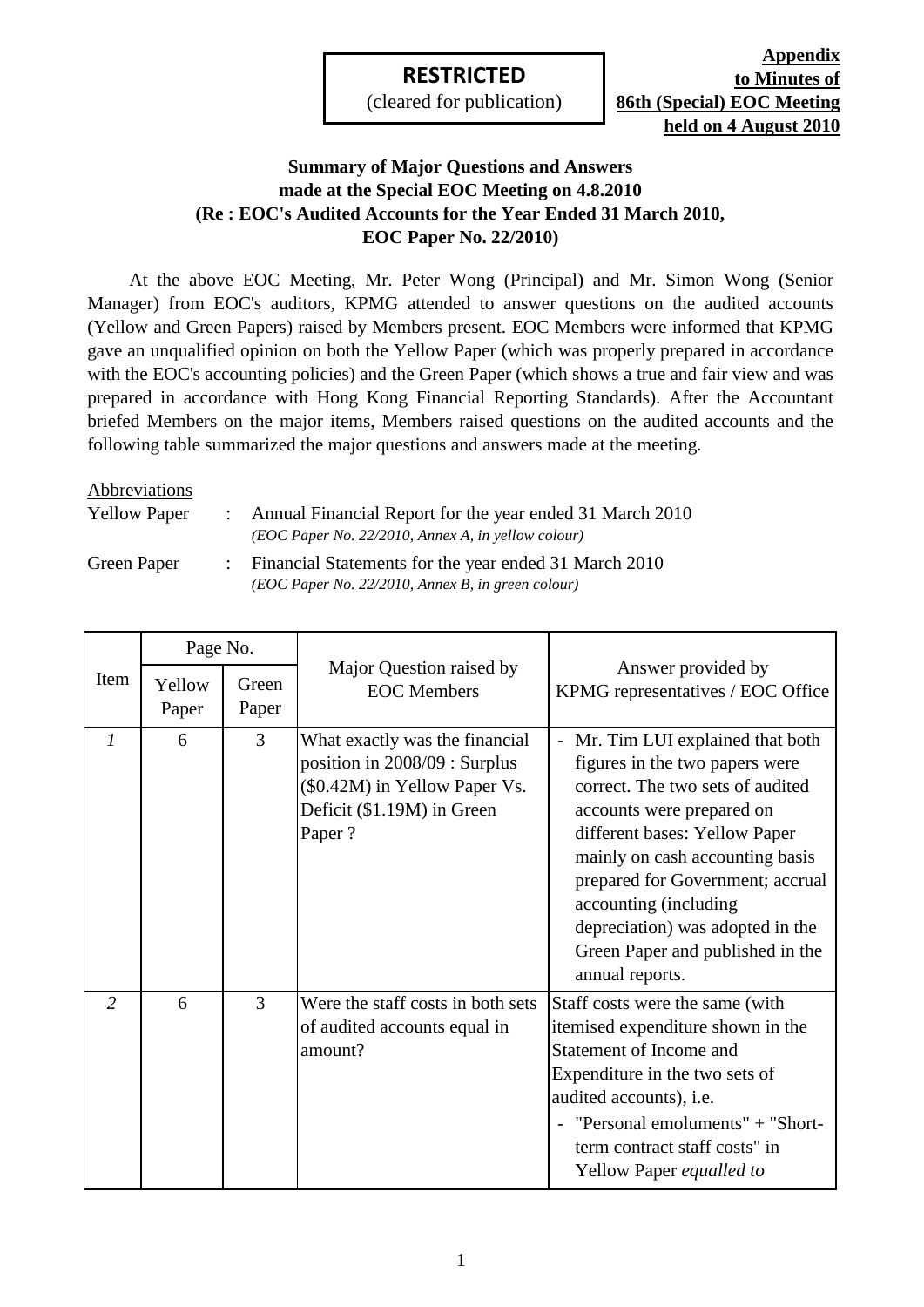(cleared for publication)

|                | Page No.        |                |                                                                                                               |                                                                                                                                                                                                                                                                                                                                                 |
|----------------|-----------------|----------------|---------------------------------------------------------------------------------------------------------------|-------------------------------------------------------------------------------------------------------------------------------------------------------------------------------------------------------------------------------------------------------------------------------------------------------------------------------------------------|
| Item           | Yellow<br>Paper | Green<br>Paper | Major Question raised by<br><b>EOC</b> Members                                                                | Answer provided by<br>KPMG representatives / EOC Office                                                                                                                                                                                                                                                                                         |
|                |                 |                |                                                                                                               | - "Staff salaries" + "Staff gratuity,<br>other benefits and allowances" +<br>"Mandatory provident fund<br>contributions" + "Increase in<br>provision for unutilised annual<br>leave" in Green Paper.                                                                                                                                            |
| $\mathfrak{Z}$ | $\overline{4}$  | 6              | What did "Provision for<br>unutilized annual leave"<br>represent?                                             | - It represented a deferred cost of<br>the cumulative annual leave as at<br>the financial year end. This was a<br>standard accounting treatment.<br>Same amount was stated in<br><b>Current Assets and Current</b><br>Liabilities. There was no net<br>effect on the financial position.                                                        |
| $\overline{4}$ | $\overline{4}$  | 6              | Was there any policy on<br>encashment in lieu of leave?                                                       | - No. There was no policy on<br>encashment in lieu of leave during<br>employment.                                                                                                                                                                                                                                                               |
| 5              | 5               | 6              | Was there any policy on use of<br>reserve?                                                                    | - According to the Memorandum of<br><b>Administrative Arrangements</b><br>(MAA), reserve might be spent at<br>EOC's discretion on operational<br>grounds.<br>EOC Board's approval was<br>required to use reserve.<br>General reserve was used to cater<br>for salary increment cost, increase<br>in rent, legal fees for assisted<br>cases etc. |
| 6              |                 |                | Was there any discussion with<br>the Government on the<br>provision of government<br>premises for EOC to use? | Yes. However,<br>the Government premises<br>available were either too large /<br>small for EOC's space<br>requirement, and<br>- the major problems lay in both<br>accessibility inside the premises<br>and surrounding areas leading to<br>the premises.                                                                                        |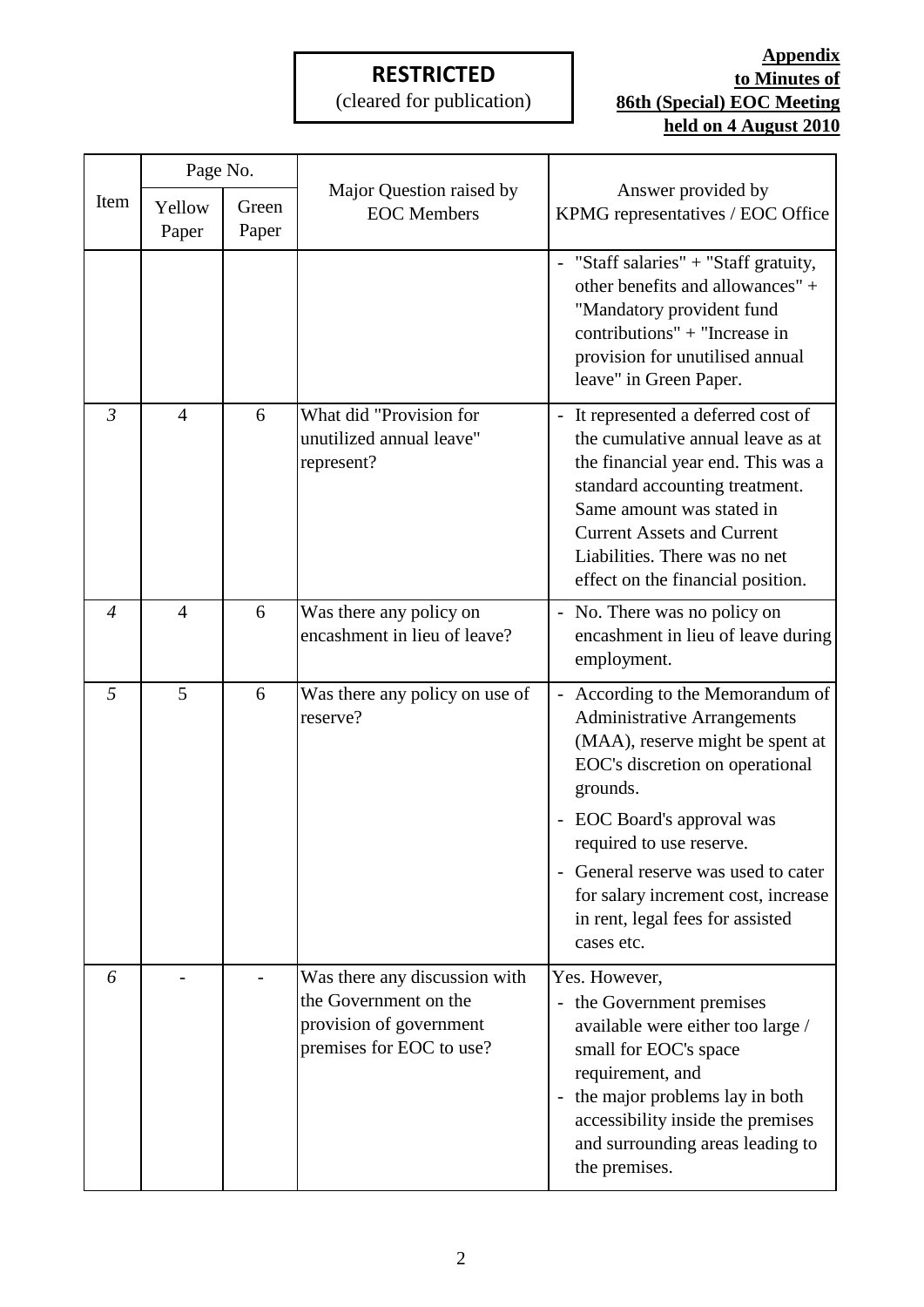(cleared for publication)

|                | Page No.        |                |                                                                                                                                |                                                                                                                                                                                                                                                                                                                                                                                                                                                                                                                                                                                                                                                                                                                                                                                                                                                                                           |
|----------------|-----------------|----------------|--------------------------------------------------------------------------------------------------------------------------------|-------------------------------------------------------------------------------------------------------------------------------------------------------------------------------------------------------------------------------------------------------------------------------------------------------------------------------------------------------------------------------------------------------------------------------------------------------------------------------------------------------------------------------------------------------------------------------------------------------------------------------------------------------------------------------------------------------------------------------------------------------------------------------------------------------------------------------------------------------------------------------------------|
| Item           | Yellow<br>Paper | Green<br>Paper | Major Question raised by<br><b>EOC</b> Members                                                                                 | Answer provided by<br>KPMG representatives / EOC Office                                                                                                                                                                                                                                                                                                                                                                                                                                                                                                                                                                                                                                                                                                                                                                                                                                   |
| $\overline{7}$ |                 |                | Did KPMG encounter any<br>difficulties during EOC's audit?                                                                     | KPMG remarked that there had<br>not been any difficulties. Audit<br>was well planned and work was<br>completed smoothly. EOC staff in<br>Accounts Office were cooperative<br>in providing all information.                                                                                                                                                                                                                                                                                                                                                                                                                                                                                                                                                                                                                                                                                |
| 8              |                 |                | Would KPMG issue a<br>management letter for EOC's<br>improvement after completion<br>of audit and any other points to<br>note? | KPMG said that no management<br>letter was necessary and for EOC's<br>continue improvement, KPMG had<br>identified the following areas for<br>management to note:<br>- An incident in which a colleague<br>withheld a cheque and Accounts<br>Office was not notified.<br>Action had since been taken by<br>EOC to rectify the recognition of<br>cash payment.<br>Communication between<br>Accounts Office and other<br>Divisions / Units for any<br>withholding of cheque should be<br>improved to enable the Accounts<br>Office to be alerted quickly.<br>- In view of public's increased<br>concern in data privacy, KPMG<br>reminded EOC office to closely<br>monitor / control confidential<br>information stored (e.g. in<br>notebook computers or USB<br>drives) to uphold data privacy.<br>KPMG advised that they had issued<br>an unqualified opinion on the audited<br>accounts. |
| 9              |                 |                | What reviews KPMG had done<br>and their observations on EOC's<br>internal control?                                             | The primary objective of auditing<br>$\equiv$<br>the financial statements was not<br>evaluating the internal control of<br>EOC.<br>No significant internal control<br>problems were found by KPMG.                                                                                                                                                                                                                                                                                                                                                                                                                                                                                                                                                                                                                                                                                        |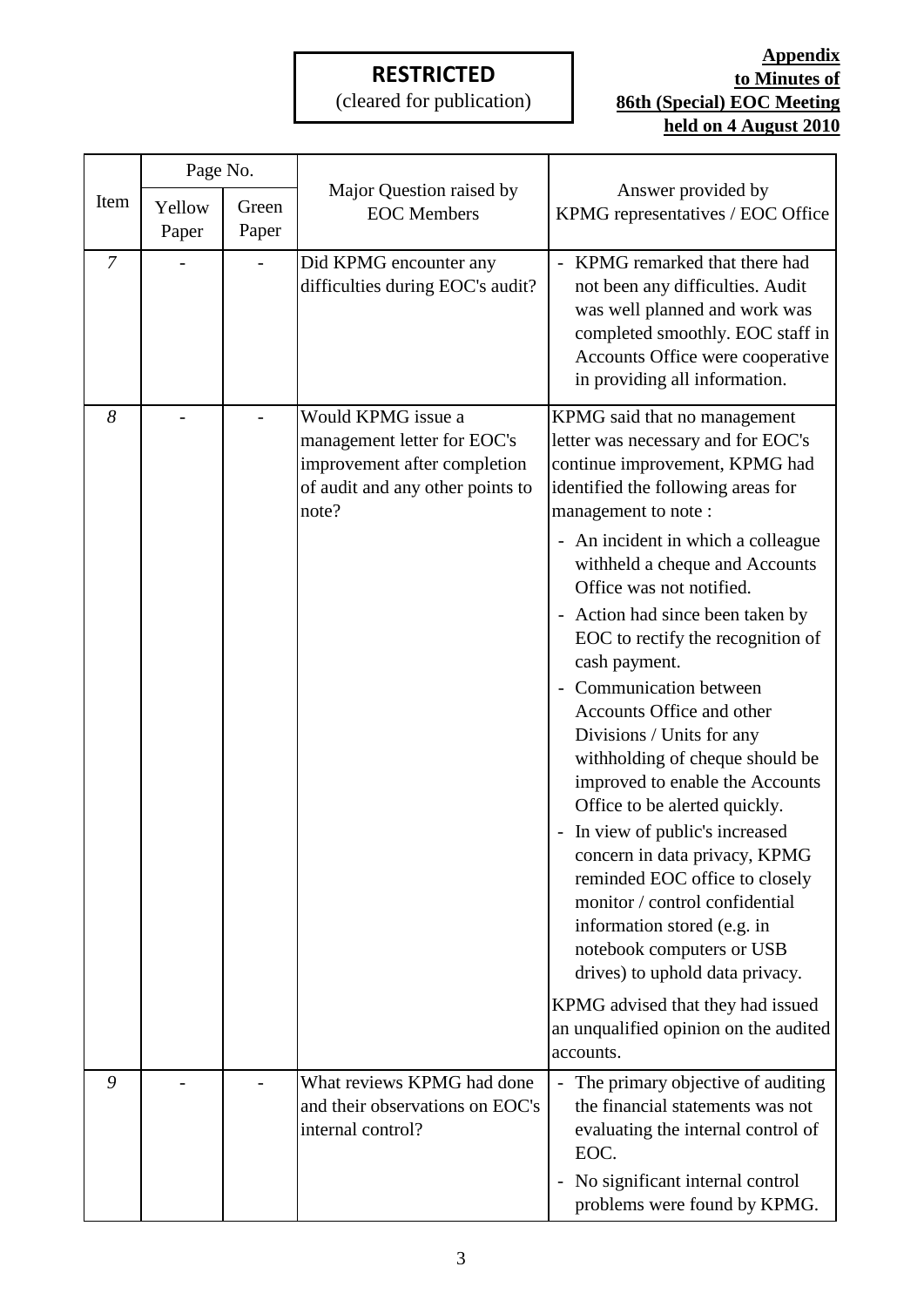(cleared for publication)

|      | Page No.        |                |                                                |                                                                                                                                                                                                                                                                                                                                                                                                                                                                                                                                     |
|------|-----------------|----------------|------------------------------------------------|-------------------------------------------------------------------------------------------------------------------------------------------------------------------------------------------------------------------------------------------------------------------------------------------------------------------------------------------------------------------------------------------------------------------------------------------------------------------------------------------------------------------------------------|
| Item | Yellow<br>Paper | Green<br>Paper | Major Question raised by<br><b>EOC</b> Members | Answer provided by<br>KPMG representatives / EOC Office                                                                                                                                                                                                                                                                                                                                                                                                                                                                             |
|      |                 |                |                                                | - Improved communication with<br>other Divisions / Units in year-end<br>closing process was suggested<br>(item 8 above).                                                                                                                                                                                                                                                                                                                                                                                                            |
|      | 4               | 5              |                                                | Regarding reimbursement of cost<br>from an EOC defended case, KPMG<br>informed Members that \$0.76M had<br>not been received yet and included in<br>"Other receivables, deposits and<br>prepayments",                                                                                                                                                                                                                                                                                                                               |
|      |                 |                |                                                | - EOC's Chief Legal Counsel was<br>of the opinion that the sum was<br>likely to be received, therefore no<br>provision was made to write off.                                                                                                                                                                                                                                                                                                                                                                                       |
|      |                 |                |                                                | - KPMG advised to closely monitor<br>its recoverability, and to write off<br>if position changed.                                                                                                                                                                                                                                                                                                                                                                                                                                   |
| 10   | 16              |                | What measures were taken on<br>lost items?     | - According to the normal<br>procedure, reported losses must be<br>justified with reasons to the<br>satisfaction of Division / Unit<br>Heads before they could be<br>written off by the appropriate<br>authority.<br>Starting from 2009, annual full<br>scale stocktake (in addition to<br>random stocktake) was carried<br>out.<br>- Items were stored in locked<br>cabinets whenever possible.<br>- Items on loan were acknowledged<br>by borrowers and loan record was<br>kept for all items.<br>- Borrowed items were regularly |
|      |                 |                |                                                | kept track of their physical<br>presence.                                                                                                                                                                                                                                                                                                                                                                                                                                                                                           |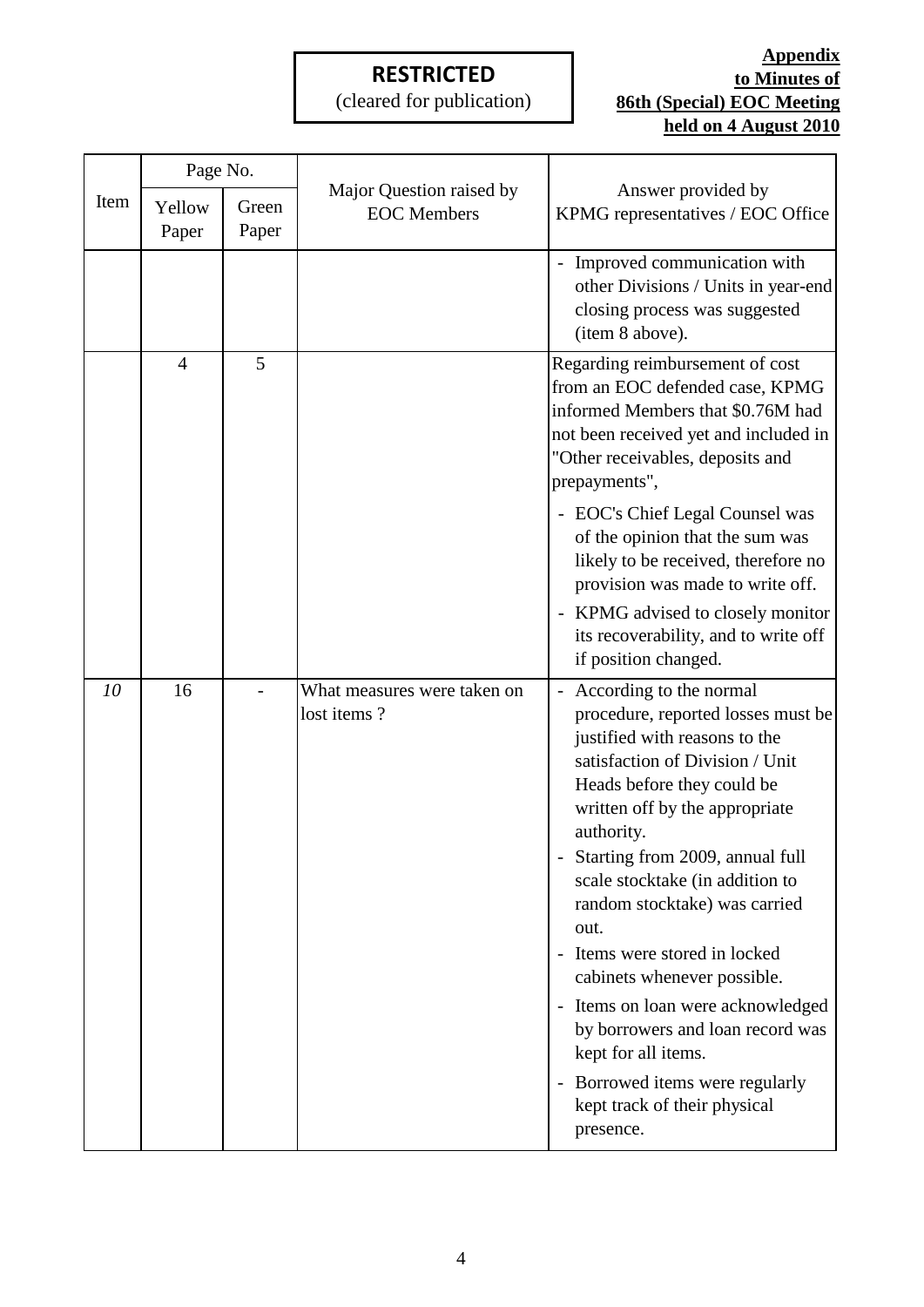(cleared for publication)

|      | Page No.        |                |                                                                                                                                                                                            |                                                                                                                                                                                                                                                                                                 |
|------|-----------------|----------------|--------------------------------------------------------------------------------------------------------------------------------------------------------------------------------------------|-------------------------------------------------------------------------------------------------------------------------------------------------------------------------------------------------------------------------------------------------------------------------------------------------|
| Item | Yellow<br>Paper | Green<br>Paper | Major Question raised by<br><b>EOC</b> Members                                                                                                                                             | Answer provided by<br>KPMG representatives / EOC Office                                                                                                                                                                                                                                         |
| 11   | 9               |                | Why did expenditure on various<br>types of insurances increase?                                                                                                                            | - Increase was mainly due to the<br>accounting treatment of insurance<br>premiums paid changed from cash<br>basis to accrual basis from<br>insurance policy year starting<br>from mid 2009.                                                                                                     |
| 12   |                 | 15             | Why there were few additions of<br>property, plant and equipment in<br>2010 Vs. 2009?<br>Were computer software and<br>hardware upgraded to support<br>staff's work?                       | Major additions for computer and<br>software were made in 2009.<br>No expenditure on furniture for<br>new staff. New / additional staff<br>would use existing furniture as far<br>as practicable.                                                                                               |
| 13   | 10              |                | What was included in "Hire of<br>services and professional fees -<br>Others" in 2010 (\$0.44M)?                                                                                            | \$0.44M in 2010 mainly included<br>the Management and Compliance<br>Study (\$0.3M) conducted in 2010.                                                                                                                                                                                           |
| 14   | 6               | $\overline{3}$ | What was the reason for \$2.54M<br>increased in "Legal fees".                                                                                                                              | Increase of \$2.54M was due to<br>increase in legal fees for EOC<br>defended cases (\$2.21M) and<br>EOC assisted cases (\$0.33M).                                                                                                                                                               |
| 15   | 10              |                | EOC staff's effort commended<br>for the decrease in "Electricity".                                                                                                                         | - Decrease was due to<br>implementation of energy saving<br>initiatives and actions.                                                                                                                                                                                                            |
| 16   | 11              |                | What was the difference in<br>coverage between (i)<br>"Professional indemnity<br>insurance" (PI insurance) and<br>(ii) "Directors and officers<br>liability insurance" (D&O<br>insurance)? | - PI insurance offered protection to<br>entire EOC Board and staff for<br>professional advice tendered to<br>external clients.<br>- D&O insurance offered protection<br>to staff for alleged wrongful act<br>done against colleagues such as ill<br>treatment of subordinates by<br>supervisor. |
| 17   |                 |                | Whether the PI or D&O<br>insurance permits the EOC to<br>make claims to the underwriter<br>for legal fees / costs incurred in<br>the former employee's case?                               | As explained to Members by email<br>on 6.8.2010,<br>The claims would be related to<br>D&O in this case as it indemnifies<br>Members and staff for wrongful                                                                                                                                      |